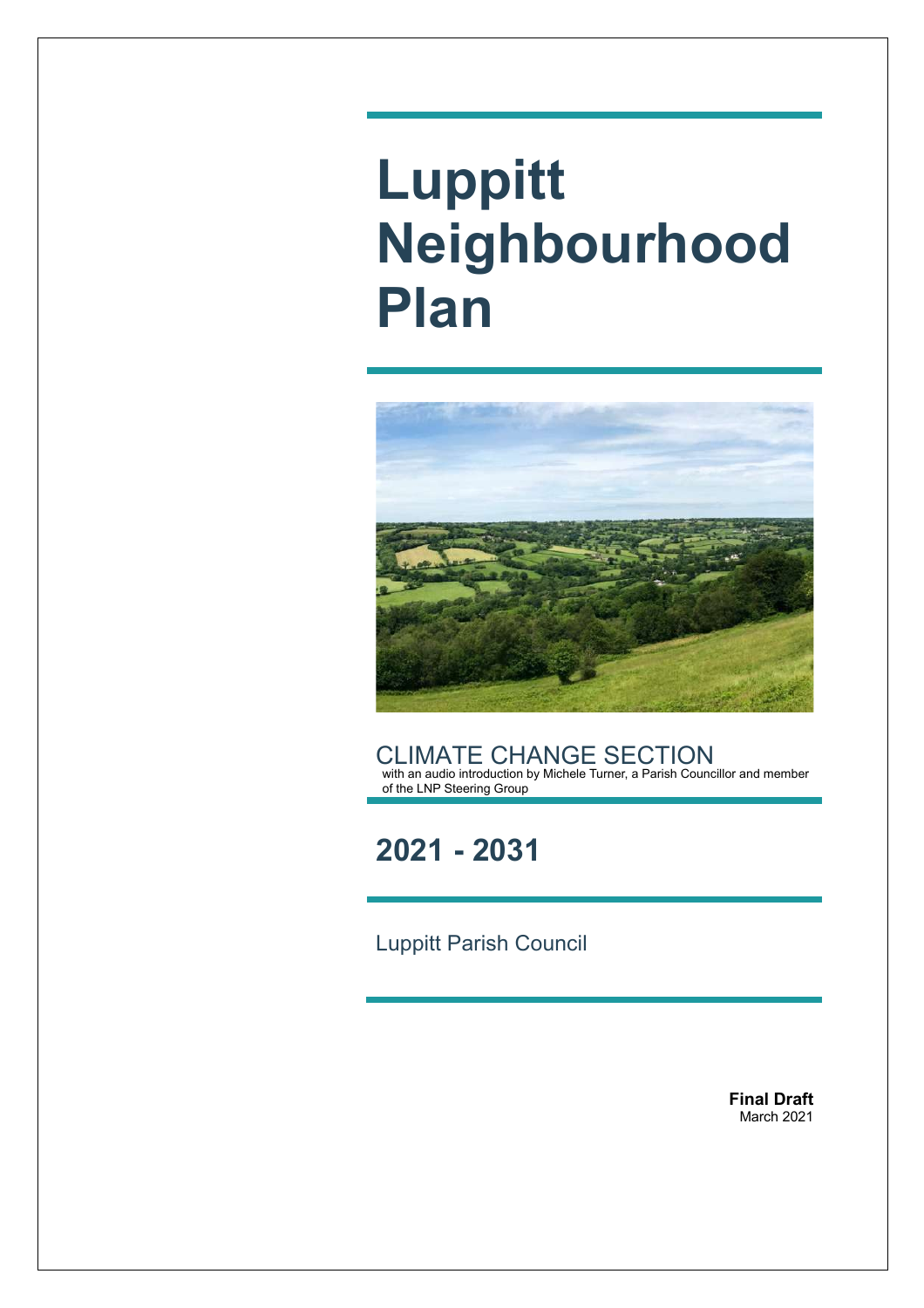# 8. Climate Change

# **8.1 Introduction**

This Plan would not be complete without reference to the most fundamental environmental challenge facing all communities, namely global climate change. Thirteen of the fourteen warmest years on record have occurred in the 21st century, and in the last 30 years each decade has been warmer than the previous one. The acknowledged reasons for this are rising levels of carbon dioxide and other gasses such as methane, creating a 'greenhouse' effect which traps the Sun's energy causing the land and oceans to warm.

# **8.2 Aims and Objectives**

| Aims                                                                                                                                                     | <b>Objectives</b>                                                                                                  |
|----------------------------------------------------------------------------------------------------------------------------------------------------------|--------------------------------------------------------------------------------------------------------------------|
| 1. To raise awareness of climate change and<br>global warming within the parish and the urgent<br>need to reduce our carbon footprint.                   | 1.1. The Parish Council will provide relevant<br>information on the Neighbourhood Plan<br>website                  |
|                                                                                                                                                          | 1.2 The Parish Council will encourage<br>parishioners to adopt and implement a 'Green<br>Code' for Luppitt.        |
| 2. To better understand the potential for<br>increased use of renewable energy sources.                                                                  | 2.1 The Parish Council will monitor<br>opportunities for renewable energy in the<br>parish.                        |
| 3. To support small-scale, unobtrusive,<br>renewable and low carbon energy installations<br>providing they are sensitively sited and well<br>screened.   | 3.1 Prepare clear and unequivocal policies that<br>explain what is and what is not acceptable to<br>the community. |
| 4. To discourage medium and larger scale<br>schemes and projects that would have an<br>adverse impact upon the landscape and<br>character of the parish. | 4.1 Prepare clear and unequivocal policies that<br>explain what is and what is not acceptable to<br>the community. |
| 5. To ensure that any new developments are<br>built to the highest 'green' technical standards.                                                          | 5.1 Prepare a clear and unequivocal policy.                                                                        |

# **8.3 Global Warming**

Most people accept that the increase in greenhouse gasses is largely due to human activity, which the evidence suggests is mainly caused by:

- burning fossil fuels for energy
- agriculture and deforestation
- the manufacture of cement, chemicals, and metals

If global emissions are not reduced, average summer temperatures will continue to rise, which in turn will cause extreme weather events including:

• heavier rainfall with an increased risk of flooding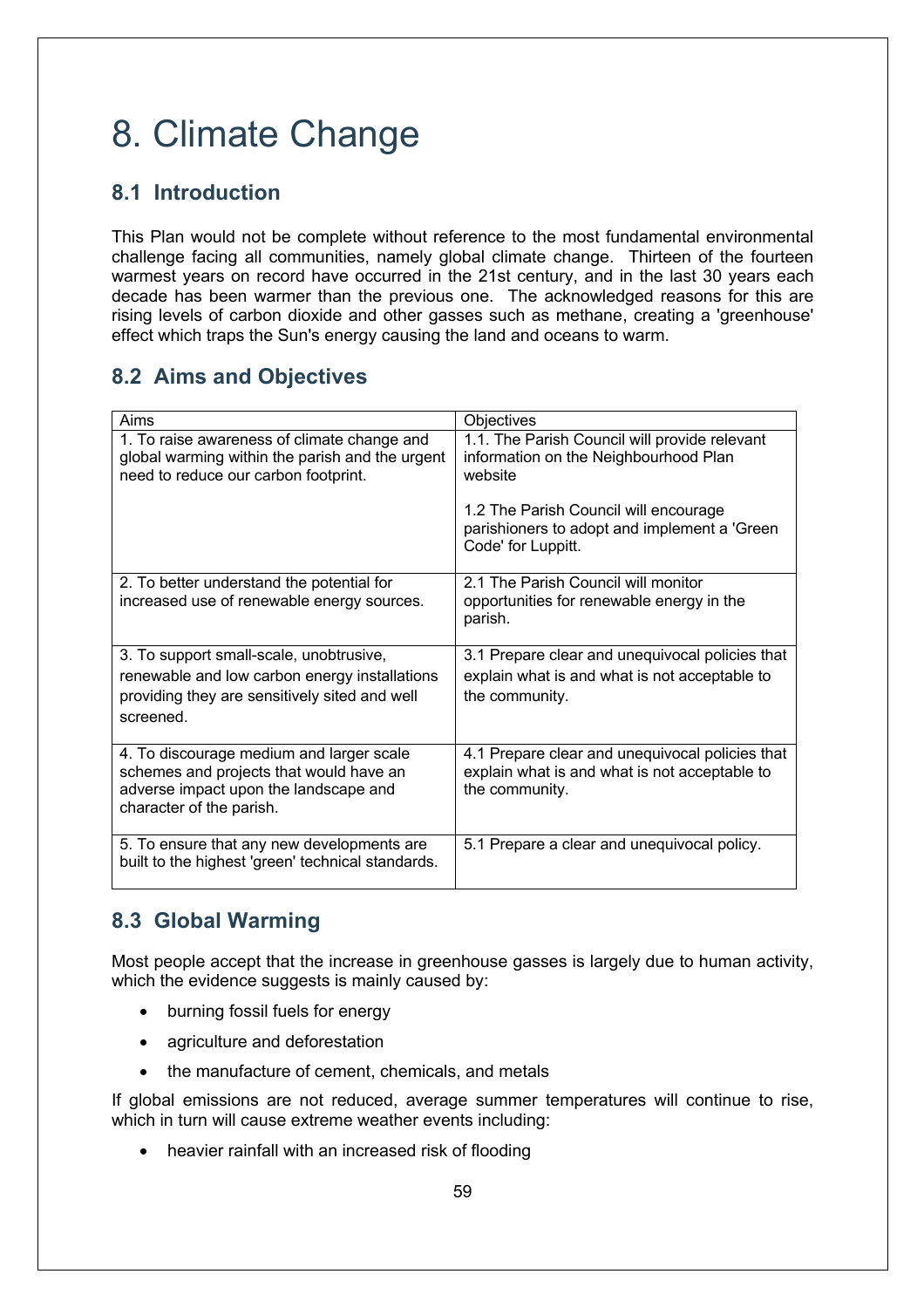- higher sea levels and storm waves that put greater strain on sea defences
- more and longer lasting heatwaves causing drought, and damage to food production.

In addition to addressing the greenhouse gas effect, the benefits of replacing the burning of fossil fuels with renewable sources of energy that are essentially free at source - sun, wind, and water - are plain to see.

The East Devon Local Plan neatly summaries the position today:<sup>126</sup>

*'17.1 The best available evidence shows that we are seeing and can expect to see future changes in the global climate as a consequence of past and ongoing greenhouse gas emissions. These changes are predicted to escalate in the future and it is therefore essential that in East Devon we prepare for greater frequency of extreme weather events, and plan for greater energy efficiency and generation of energy from renewable sources...'*

East Devon is responsible for 15% of the carbon dioxide emissions in Devon (no figures are available for Luppitt). It has one of the lowest emissions per capita in the county due to a relatively small non-domestic sector.

# **8.4 The Need to Reduce Carbon (CO2) Emissions**

The UK Government and Local Authorities are now well-versed in the responses necessary to help reduce global warming, and the planning system is an important tool with which to ensure that new development is constructed as 'low' or 'zero' carbon. Reducing reliance upon the burning of fossil fuels for our energy (heat, light and power) is vital and turning towards renewable energy and away from the centralised production of electricity, gas, and oil will reduce environmental impact in the future.

The Intergovernmental Panel on Climate Change (IPCC) has advised that carbon emissions must reduce globally by at least 45% by 2030 from 2010 levels. There is a chance that the worst effects of climate change can be avoided by keeping warming below 1.5 degrees. To achieve this we must be carbon neutral (net-zero) by 2050 or earlier. The UK Government and Parliament have adopted the IPCC recommendation.

# **8.5 Devon Climate Change Emergency Declaration**

Devon County Council and East Devon District Council have both made climate change emergency declarations. A range of public, private and voluntary organisations from across Devon came together on 22nd May 2019 to form the Devon Climate Emergency Response Group to declare a climate and ecological emergency and to endorse the principles of the Devon Climate Declaration: *'a net-zero carbon Devon, with its environment and communities resilient to the effects of inevitable climate change'.* Net-zero means that the balance of carbon sinks and emissions in any one year will be zero. Their aim is to produce a Devon-wide climate change action plan to reduce the County's carbon footprint and to reflect climate change as a priority.

#### **8.6 Renewable Energy**

East Devon, including the parish of Luppitt, has a climate suitable for the utilisation of wind and solar energy, and wooded areas that could supply biomass systems, in addition to organic and agricultural waste that could feed anaerobic digestion plants. Whilst new

<sup>126</sup> Section 17 Climate Change and Renewable Energy Available at www.eastdevon.gov/uk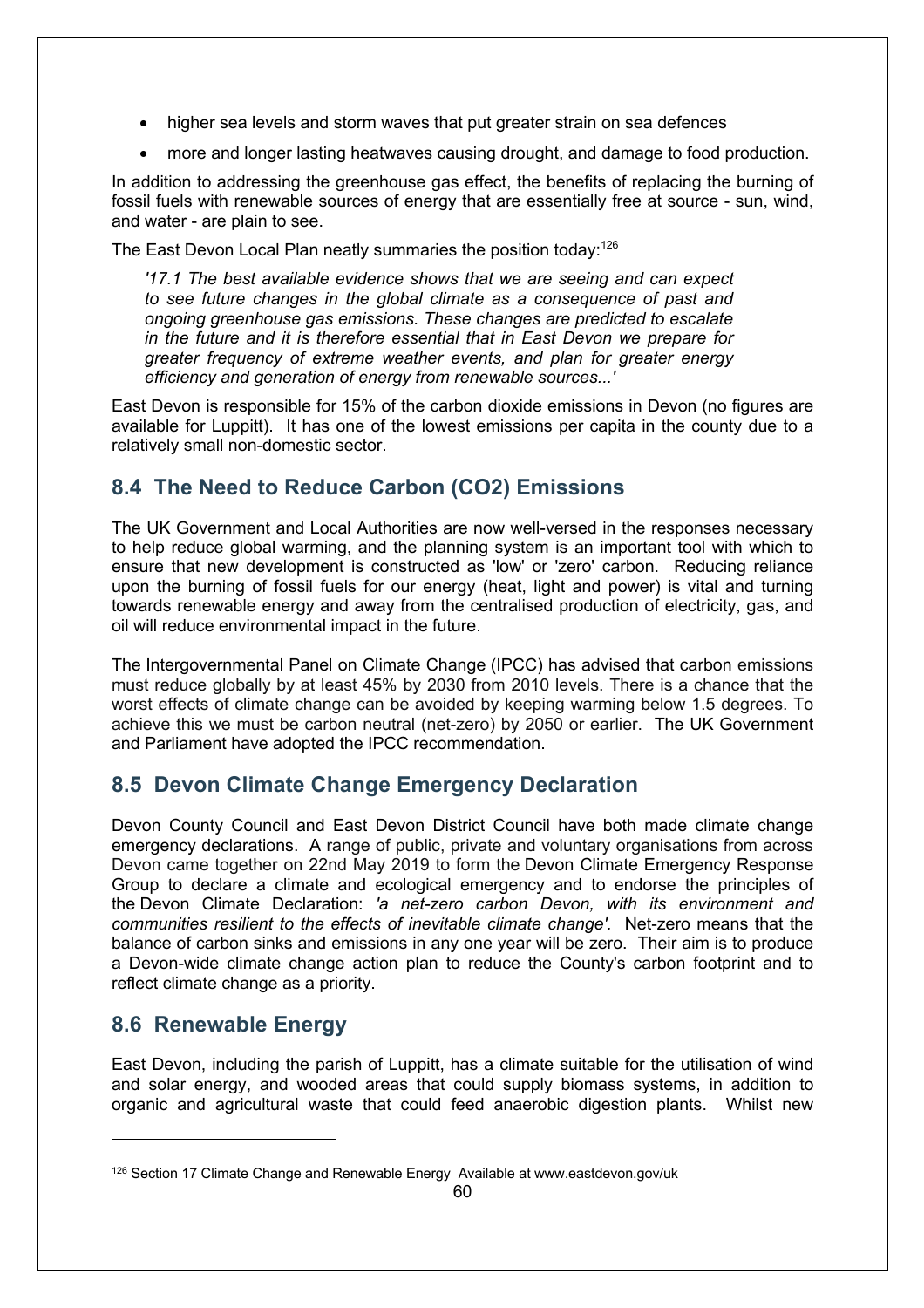development must be constructed to accord with the low carbon and energy policies in the Building Regulations, the financial and environmental pressures to improve the energy efficiency of existing buildings will increase over time.

Efficiency measures will include switching to alternative forms of energy production, whether in part or as an entire system replacement, for heating, light and power in addition to improving a building's insulation. It is recognised that the value of the feed-in tariff subsidy has reduced but the cost of equipment is also reducing, making domestic scale installations more attractive. Powers to enforce such retro-fit improvements are limited but as awareness increases and energy prices rise, more householders, farmers, and others will seek alternative forms of energy and this may present challenges for the planning system in the future.

The NPPF and Local Plan contain both encouragement and protections in the context of renewable energy and reducing carbon emissions. The parish of Luppitt also needs to be prepared for the future with its own policies to encourage the community to embrace appropriate forms of renewable energy and reduce the parish carbon footprint, whilst at the same time protecting the landscape, distant views and the character of the parish.

### **8.7 'Green Code' for Luppitt**

In addition to setting out policies that will ensure protection of the landscape and the character of the settlements in the event of an application for a new renewable energy installation, the Parish Council will encourage parishioners to engage in a new 'Green Code' for Luppitt parish to help reduce the parish carbon footprint, reduce household and farm waste, increase recycling and reduce soil erosion within the parish. The 'Green Code' could cover a range of topics including, but not limited to:

- 1. Tree Planting
- 2. Reduce the use of non-recyclable plastics
- 3. Rainwater and grey water harvesting
- 4. Burning vs. shredding vs. composting vegetable waste
- 5. Storm water runoff (to prevent soil erosion and flooding of property)
- 6. Improving efforts to recycle
- 7. Turning off lights, water, and electrical appliances when not in use
- 8. Initiatives to reduce household and farm waste
- 9. Encourage car sharing to reduce carbon emissions.

#### **8.8 Opportunities for Renewable Energy**

The Parish Council will also monitor opportunities for the use of renewable energy in the parish. The NPPF supports this stance, especially where there are tangible benefits to the community including reduced energy costs, addressing fuel poverty (20 households in Luppitt are estimated to be in fuel poverty<sup>127</sup>), and establishing a broader and more resilient energy base. A brief description of the main sources of renewable energy is provided here with pointers to show relevance to the landscape and environment in Luppitt parish:

• **Solar Photovoltaics (PV)** Solar PV panels convert the sun's energy directly to electrical energy via silicon solar cells. They are commonly installed on south facing domestic roofs and agricultural barn roofs but also as field-scale plant of

<sup>&</sup>lt;sup>127</sup> 2011 Census, see Appendix 3 - Population and Parish Statistics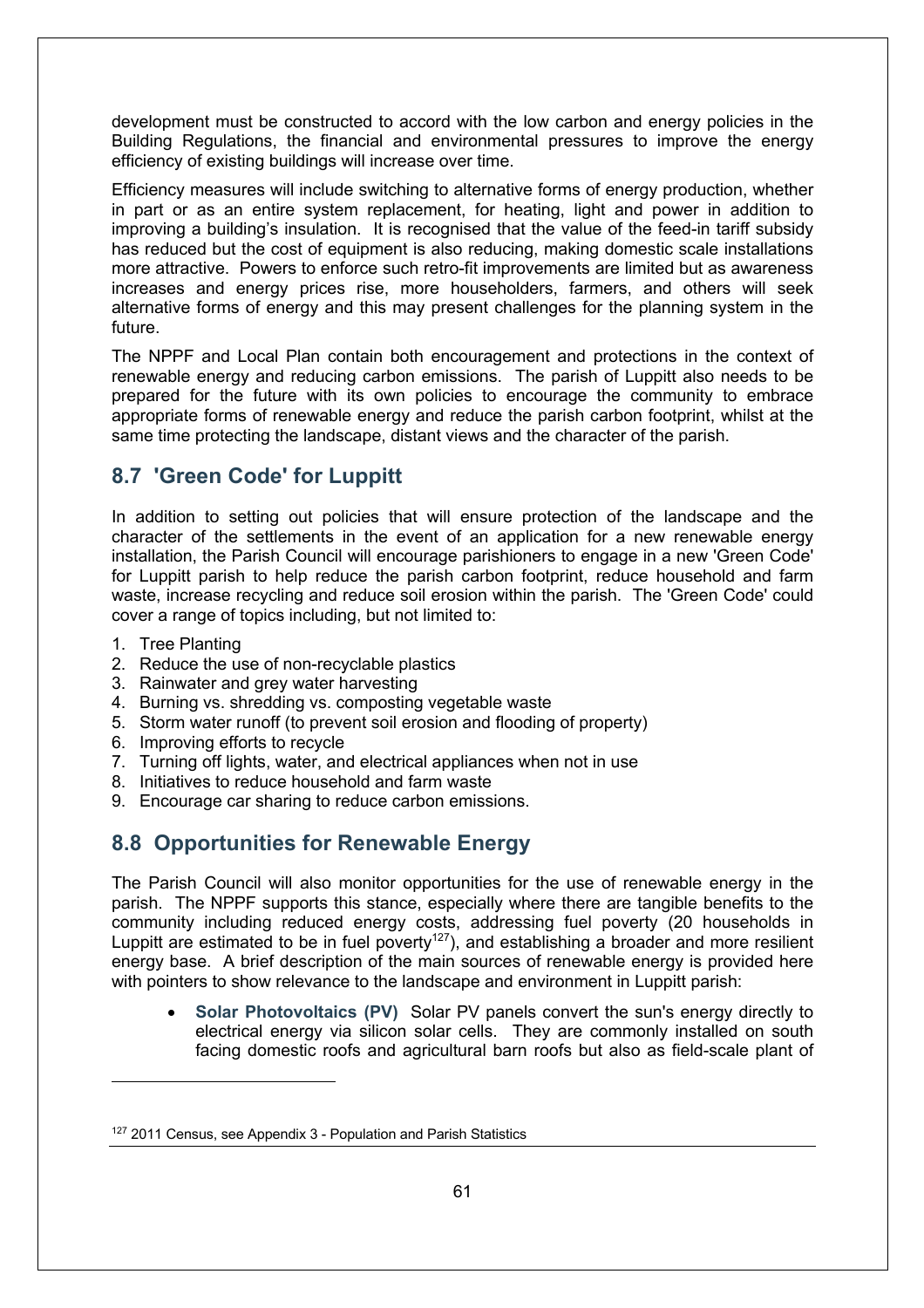connected units (solar farms). To protect the landscape, Luppitt parish is not considered to be a suitable location for anything other than domestic scale, noncommercial, photovoltaics which ideally should be roof-mounted. Any field-based installation should be of domestic scale, located in close proximity to existing buildings, well-screened and made of non-reflective materials.

- **Solar Thermal** Solar panels containing copper pipes through which water is pumped, heated by the sun, and then transported into the domestic hot water system.
- **Wind Turbines** In 2015 the Government introduced new rules for wind power. Currently a local planning authority may only grant planning permission for a wind energy development involving one or more turbines if:
	- $\circ$  the development site is in an area identified as suitable for wind energy development in a Local Plan or Neighbourhood Plan; and
	- $\circ$  following consultation, it can be demonstrated that the planning impacts identified by affected local communities have been fully addressed and therefore the proposal has their backing.

Luppitt parish is not considered to be a suitable location for a commercial wind farm or for individual or grouped medium or large scale commercial wind turbines due to the expected negative impact upon the landscape and habitats. Any micro or domestic scale non-commercial wind turbines would be required to comply with the policies in this Plan.

- **Hydro-electric Power** The power potential available in a river relates directly to the weight of water falling through a vertical distance combined with the volume of flow. In an exercise carried out by the University of Exeter in 2011, the River Otter was identified as having potential for small-scale hydro-power whilst recognising the importance of protecting riverside habitats and migrating fish, together with other environmental sensitivities.
- **Biomass** Boilers that convert wood or wood pellets into hot water for central heating and hot water systems. Given the existing wooded areas in Luppitt, and some areas of low grade agricultural land that could be planted for woodland, there may be potential to provide a viable renewable fuel for biomass.
- **Anaerobic Digestion** Digesters that utilise for fuel a specifically grown crop (eg maize) and in other cases various types of agricultural organic waste material. The use of digesters is expensive, complex, and controversial, as agricultural land may be used to grow crops for fuel rather than food for human or animal consumption and may result in a significant increase in traffic movements. Digesters that produce methane from farm waste on the other hand could be seen in another light.
- **Heat Pumps** A 'ground source' heat pump circulates a mixture of water and antifreeze around a loop of pipe in the ground and heat from the ground is absorbed and passes through a heat exchanger into the heat pump for use in the building. An 'air source' heat pump extracts heat from the outside air even when the temperature is as low as -15° C. Heat pumps have some impact on the environment as they need electricity to run, but the heat they extract from the ground, air, or water is constantly being renewed naturally.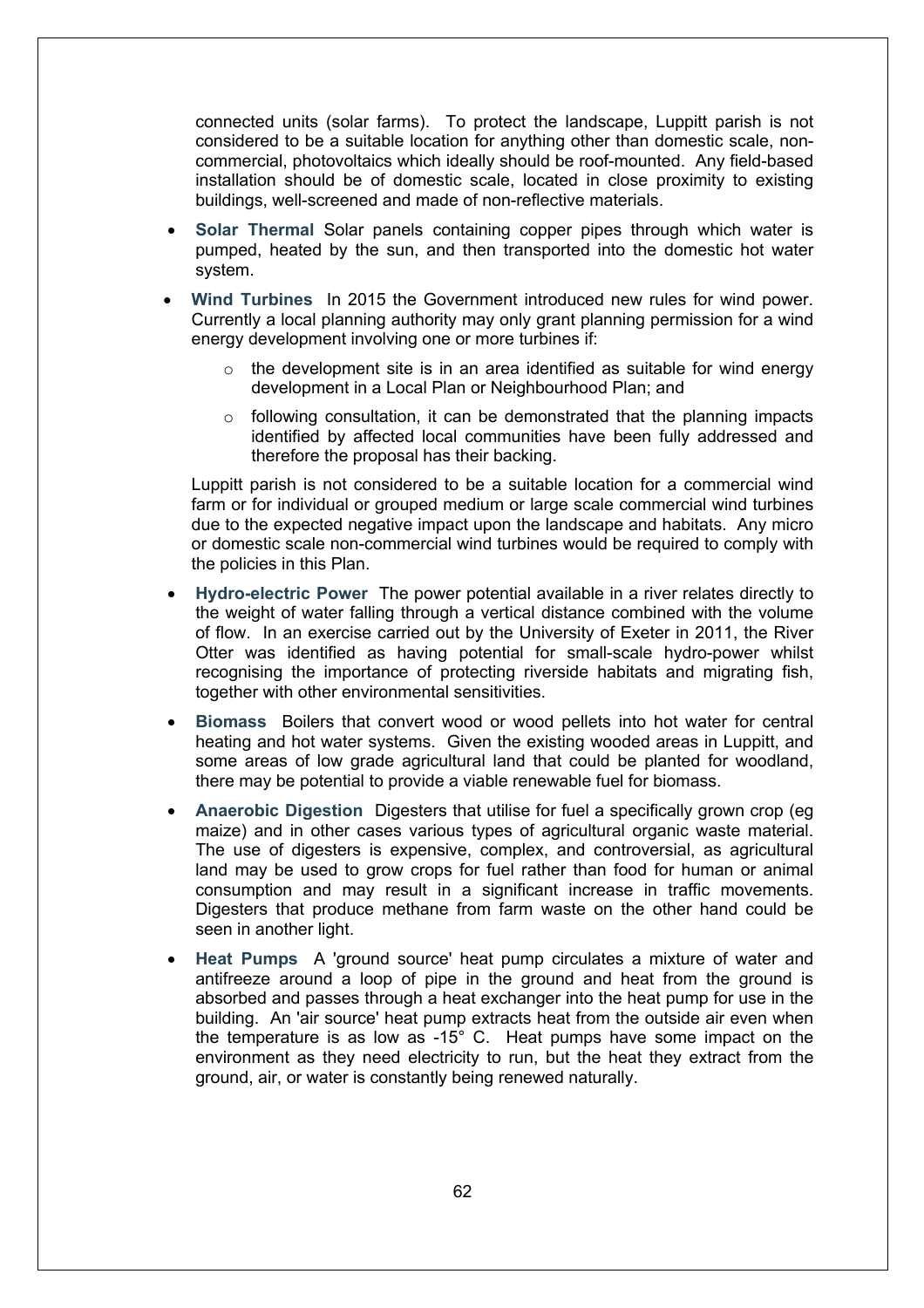#### **8.9 New Development**

In 2006 the Government required all new homes from 2016 onwards to be 'zero carbon' (i.e. generate as much energy on site from renewable sources as they consume) and introduced the Code for Sustainable Homes combined with a tightening of the Building Regulations. However, in 2015 this standard was relaxed to speed up construction to meet the demand for new homes. New homes are now effectively 'low carbon', a standard determined by Part L of the Building Regulations. This will change as the Government is consulting on a *'Future Homes Standard'* to be implemented by 2025 requiring world-leading levels of energy efficiency. The Parish Council will expect any new development, whether domestic or commercial, to be fully compliant with the Building Regulations and the latest Government guidance and not to be occupied before an EPC is issued*.*

# **8.10 Existing Buildings**

To help reduce the parish carbon footprint the Parish Council will encourage house owners and owners of commercial buildings and farms to improve the energy efficiency of their properties where possible by introducing renewable forms of energy and improving insulation of the building's fabric.

Equipment on buildings should be non-reflective and sited, so far as is practicable, to minimise the effect on the external appearance of that building and the amenity of the area. Any external visible alterations and equipment should reflect the policies in this Plan and not adversely impact upon the rural landscape and the character of the settlements.

Whilst permitted development rights may apply to certain renewable energy installations, others may require planning permission, but all must adhere to the Building Regulations. Certain equipment such as solar photovoltaic panels are not permitted on, or within the curtilage of, a Listed Building.

# **8.11 Policies - Climate Change**

# **Policy CC1 - Climate Change and New Development**

In recognising the impact of climate change, the need for carbon reduction in the construction and use of buildings and the increased use of renewable energy sources, great weight will be given to applications for new development that are designed to the highest technical standards in this regard.

# **Policy CC2 - Renewable Energy Retrofit**

The retrofitting of renewable energy schemes will generally be supported on domestic, farm and other buildings providing they are designed and constructed of materials that are non-reflective and integrate sympathetically with the built surroundings and do not adversely affect neighbouring properties, the landscape or habitats through visual impact, reflection, noise, smell, vibration or light.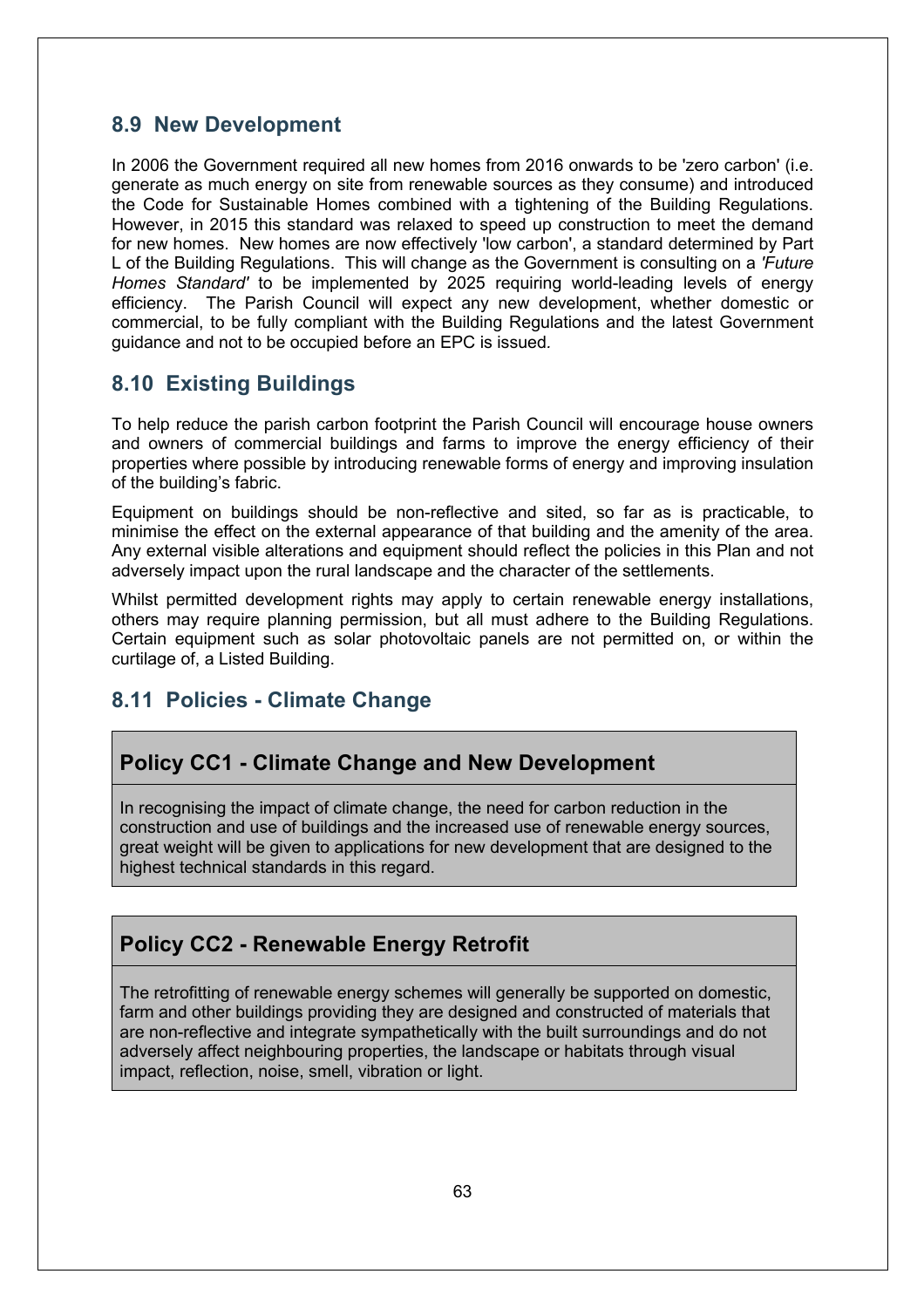# **Policy CC3 - Renewable Energy Scale**

- 1. **Renewable Energy Schemes** Renewable energy schemes will generally be supported if they are of a domestic/non-commercial scale or for collective parish community benefit. Larger commercial/non-domestic scale renewable energy schemes will generally be resisted as being out of character with the rural parish landscape and its status as an AONB.
- 2. **Wind Turbines** Wind turbines (except pole or building mounted domestic/noncommercial scale turbines) and wind farms will be resisted as being out of character with the rural parish landscape and its status as an AONB.

#### 3. **Solar Photovoltaic Panels**

- 1. Solar photovoltaic panels installed on domestic or agricultural buildings will generally be supported providing they are non-reflective and do not adversely impact upon the landscape or neighbouring properties.
- 2. Field-based photovoltaic panels will generally be resisted unless they are of domestic/non-commercial scale, sited in close proximity to existing buildings, are well-screened and non-reflective and do not adversely impact upon the landscape or neighbouring properties.
- 3. Field-scale photovoltaic panels for commercial use will be resisted, except as in No 4. below.
- 4. Field-scale photovoltaic panels for collective parish community benefit and decided by a majority vote of parishioners will be supported, providing they are well-screened and non-reflective and do not adversely impact upon the landscape or neighbouring properties, comply with the other policies in this Plan and meet the requirements of Strategy 46 of the Local Plan (*Landscape Conservation and Enhancement and AONBs*).

# **8.12 Community Actions - Climate Change**

- **CA15 Information Sharing** The Parish Council will support the provision of knowledge and information about climate change and renewable energy and make it available to parish residents through the Neighbourhood Plan website
- **CA16 'Green Code' for Luppitt** The Parish Council will encourage parishioners to adopt and implement a 'Green Code' for Luppitt to help reduce carbon emissions, increase recycling and reduce waste.
- **CA17 Monitoring Opportunities -** The Parish Council will continually monitor opportunities for renewable energy within the parish.